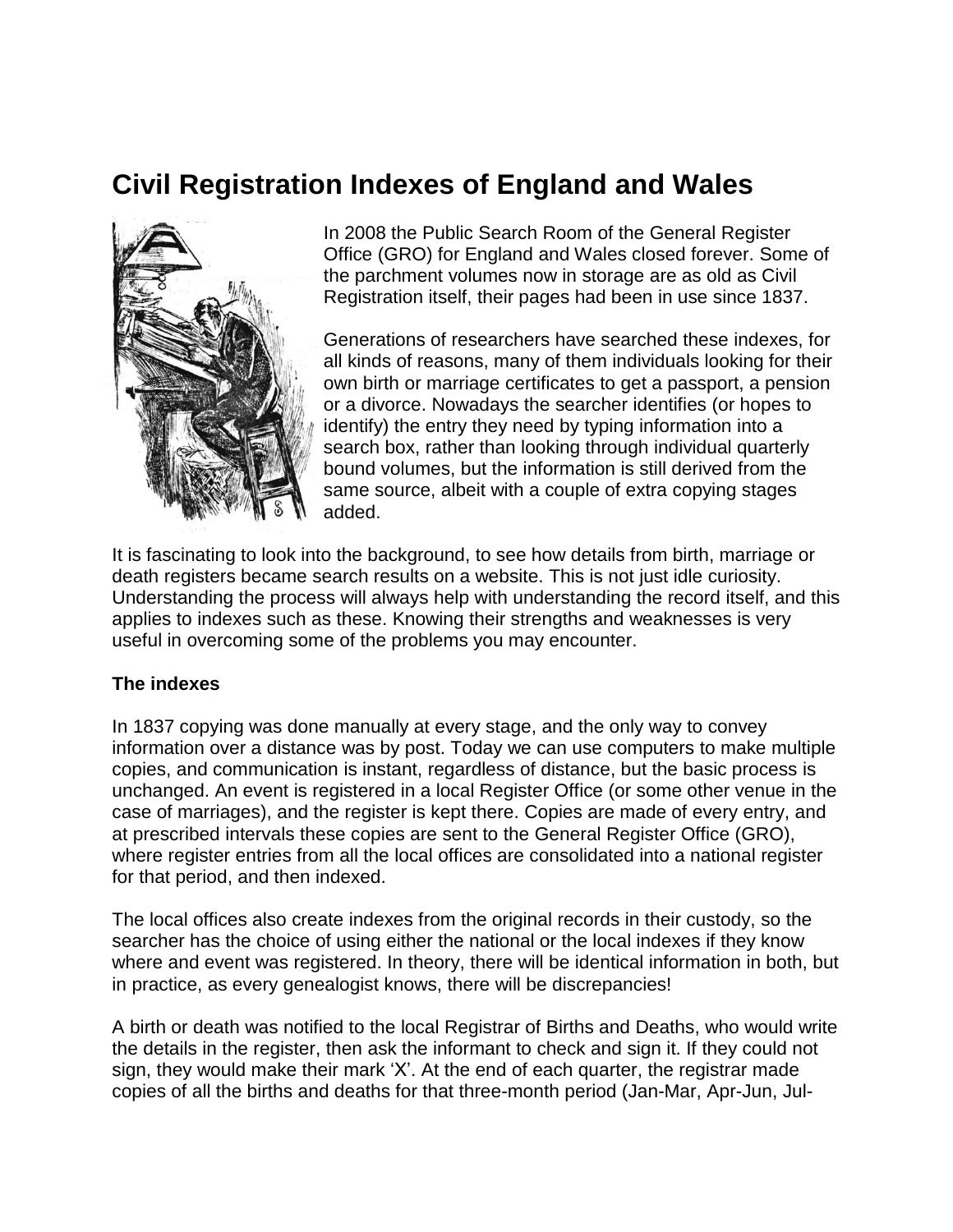Sep or Oct-Dec) on special transcription sheets, with up to ten entries on a page. These copies were known as the quarterly returns. The completed quarterly returns were sent to the GRO at Somerset House, where they were sorted into volumes, according to district, and then the pages were numbered.

Next, the details to be included in the index were copied onto special transcription pages, which were then cut into individual slips. These slips were sorted manually, and the final alphabetical index was written up on parchment pages, then bound into volumes which sat on the search room shelves for up to 150 years.

Printed, and subsequently typed, index volumes were introduced later, but the initial copying and sorting stages remained largely unchanged. It was not until the late 20<sup>th</sup> century that it was possible to send facsimile copies of entries – with the original handwriting and signatures – from local offices to the GRO. From 1984 the indexes were 'born digital' and instead of quarterly index volumes, annual indexes were created from these digital files.

### **Marriages**

The process for marriages was the same as for births and deaths where the marriage register was kept by the local Registrar of Marriages. However, most marriages were performed in the Church of England until well into the 20<sup>th</sup> century, and the arrangements for these were slightly different. By virtue of their office, Church of England clergy were automatically empowered to perform marriages, as they had done for centuries before civil registration.

They each kept two identical register books, and both were signed by the bride and groom. Quarterly returns were made just as for births and deaths, and sent to the local Superintendent Registrar who sent them on to the GRO. But the local register office did not have a copy of a church marriage register until it was full. Only a Registrar of Marriages could perform marriages in churches of other denominations until 1899, when nonconformist clergy could be authorised to perform marriages and keep their own registers. Then they too were responsible for making their own quarterly returns and sending them to the Superintendent Registrar.

### **General Register Office**

The GRO has only recently provided its own indexes to SOME of the records they hold. They are not transcriptions of existing indexes, but have been created directly from the Quarterly Returns. Birth indexes (1837-1916) include mother's maiden name for all years, and death indexes include age at death for all years. NB the number may be the age in days or months, not years.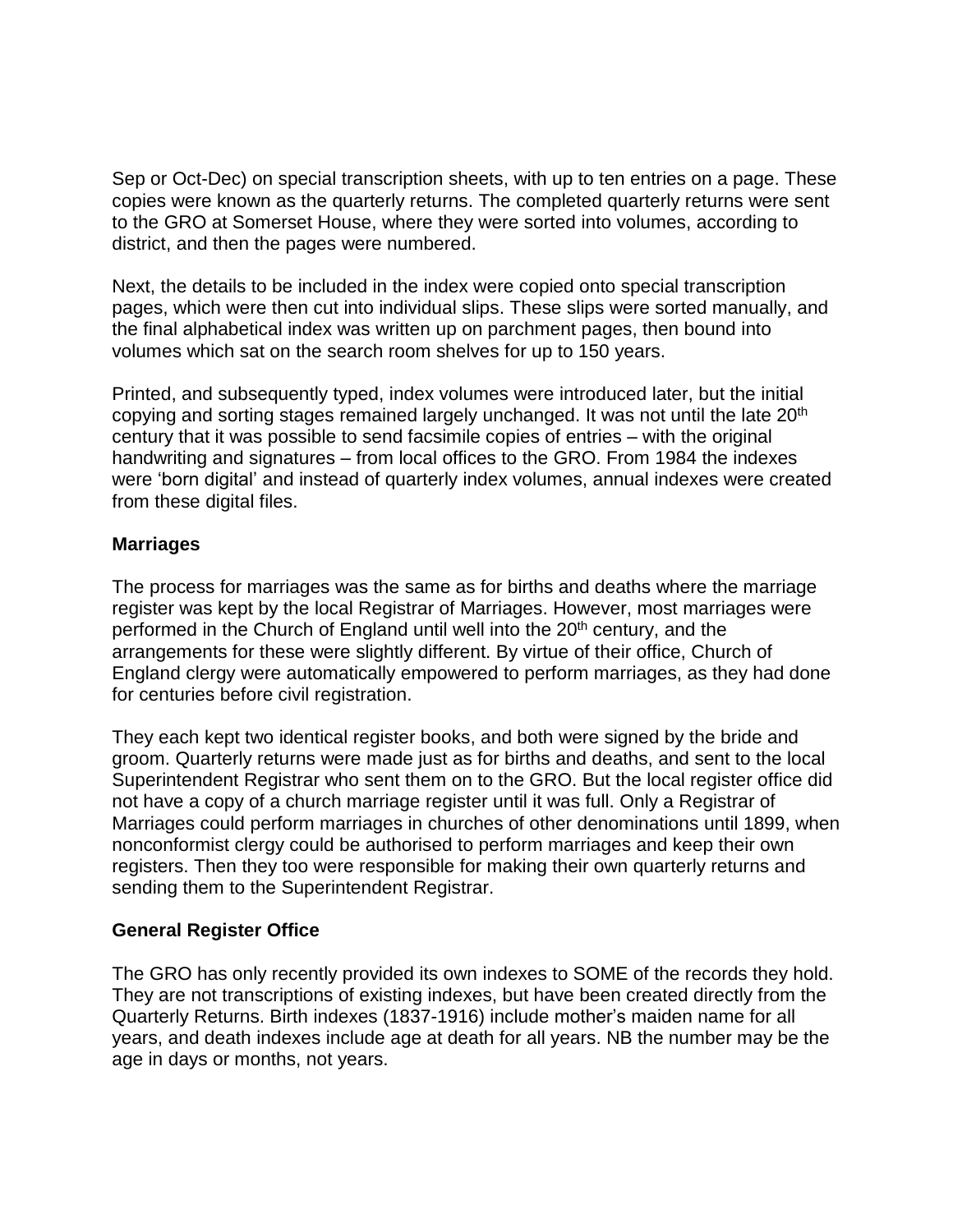### **Civil Registration Index Timeline**

**1837** 1 July Start of civil registration of births, marriages and deaths in England and Wales. Quarterly manuscript indexes were produced for all three events showing full name, registration district, volume and page number.

Volume numbers were Roman numerals starting with I (London) to XXVII (North Wales). Each regional Volume contained several Registration Districts**.** There were up to ten births or deaths or up to four marriages on each page.

**1852** – Volume numbers were changed from Roman numerals to numbers and letters, from 1a to 11b, covering the same areas as before. The number of marriages on a page was reduced to two.

**1866** – Index volumes were printed, and the age at death was listed in the indexes. Only the first forename was shown in full, then initials, **for 1866 only**. From 1867 the first two forenames were shown in full.

NOTE: When looking at the images of index pages between 1837 and 1865 you will see that some were typed. This was done in the 1960s and 1970s when some of the parchment volumes became worn, so the typed volumes were copies made from them.

**1910** – From the September quarter the indexes were typed, and only the first forename is shown, then initials.

**1911** – From the December quarter the mother's maiden name appears in the birth indexes

**1912** – From the June quarter the surname of the spouse appears in the marriage indexes

**1946** – From the September quarter a new system of volume numbering was introduced from 1a (Northumberland, Durham and Cumbria) to 10f (Lancashire).

**1966** – First two forenames shown in full, then initials, in the birth indexes only.

**1969** – From the September quarter computers were used to prepare and print the indexes. Death indexes show the first two forenames in full, then initials, also date of birth, instead of age at death.

**1974** – Local government reforms caused major changes in registration district names and boundaries, and new volume numbering from 1 (Northumberland, Durham and Cumbria) to 40 (Lancashire)